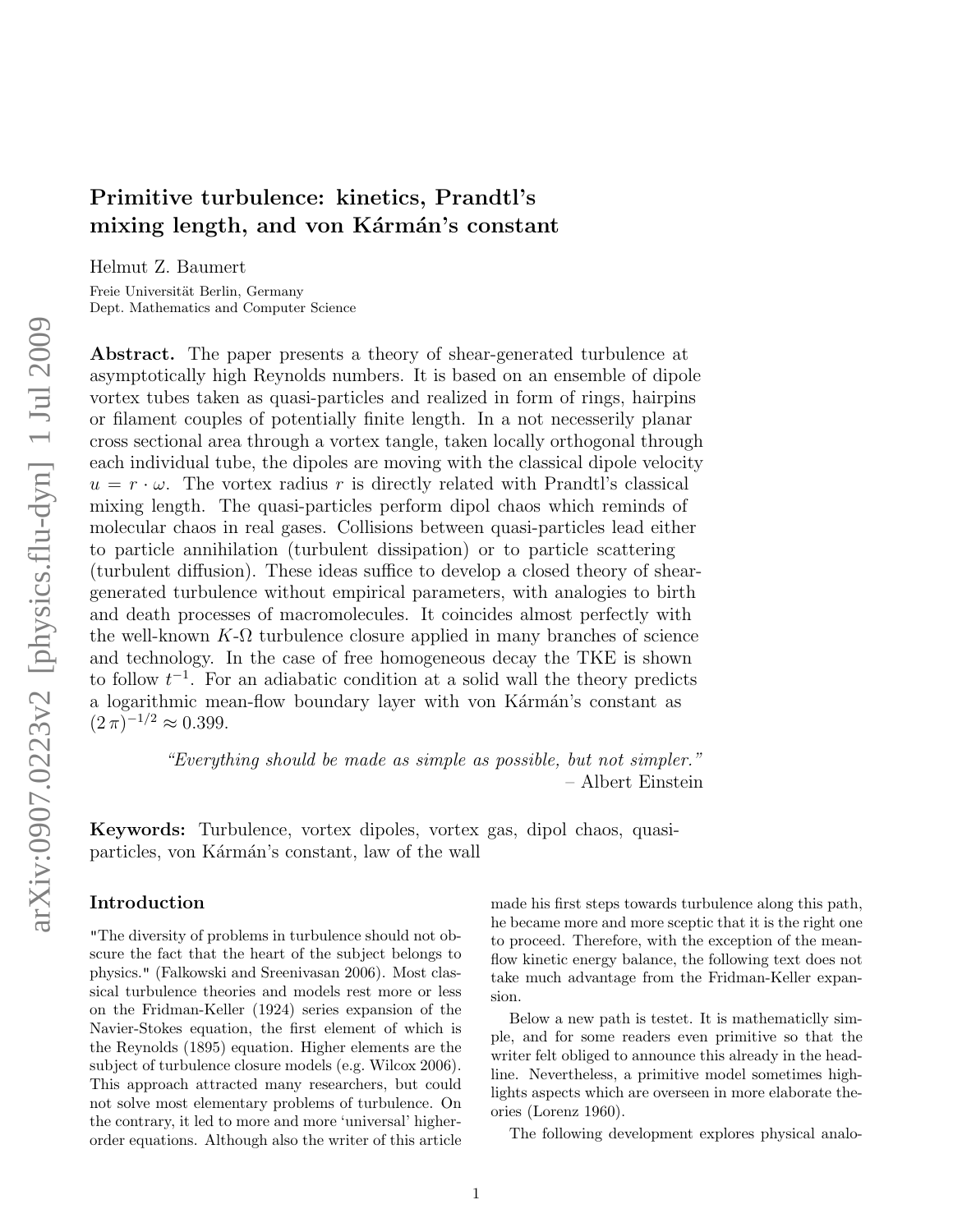gies between turbulence taken as an ensemble of vortex-dipol tubes and real gases of semi-stable macromolecules. The underlaying non-linear statistical theory of macromolecular gas kinetics is not repeated here and can be found, for example, in textbooks on synergetics (Haken 1978) .

While in ideal gases molecules are point masses with zero cross section and infinite free path, in real gases the cross sections are finite so that molecule-molecule collisions limit the free path. A collision of two molecules (higher-order collisions are neglected here for simplicity) can have one out of two possible results:

- (i) The molecules are spatially scattered, which corresponds to molecular diffusion and mixing.
- (ii) The molecules vanish due to their semi-stability, which corresponds to particle annihilation or concentration decay.

The turbulent analogues of the above two processes are (i) turbulent diffusion and (ii) annihilation of vortices or dissipation of turbulent kinetic energy. The particle dynamics (molecules, vortices) can be described by the following equation, which is a special case of the Oregonator (a certain class of diffusion-reaction systems, see e.g. Ch. 9 in Haken, 1978):

<span id="page-1-0"></span>
$$
\frac{\partial n}{\partial t} = \frac{\partial}{\partial \vec{x}} \left( \nu \frac{\partial n}{\partial \vec{x}} \right) - \beta n^2.
$$
 (1)

Here *n* is the particles' volume density,  $\nu$  is the diffusivity, and  $\beta$  is a constant.

Equation [\(1\)](#page-1-0) describes the joint effect of two irreversible processes: particle diffusion through  $\partial/\partial \vec{x} (\nu \partial n / \partial \vec{x})$ , and irreversible decay through  $-\beta n^2$ . It forms an initial-value problem for  $n = n(\vec{x}, t)$ . The final state is  $n(\vec{x}, \infty) = 0$ . Finite molecule numbers can only be kept when new particles are continuously added to the volume under study.

The following theory uses discrete vortex dipoles instead of the a.m. semi-stable macromolecules. They are quasi-particles, i.e. locally excited states of an otherwise homogeneous fluid like phonons in solid-state physics. At very high Reynolds number Re we expect that the fluid contains asymptotically many vortices and exhibits universal behavior in the sense of the Kolmogorov (1941) scaling laws.

## Vortices

The classical closed vortex line (e.g. the closed centerline of an idealized smoke ring) represents an exact weak solution of the Euler equation, has infinitely thin diameter, infinitely high angular velocity, but finite circulation,  $c = \pi r^2 \omega < \infty$ , where r and  $\omega$  are effective radius and vorticity. The fluid outside the vortex line is inviscid and irrotational. The classical vortex is an abstract frictionless object.

The Batchelor couple (Lesieur 1997) is a vortex dipol, consisting of two anti-parallel vortex lines. It is also an idealized frictionless object. When isolated and far from boundaries, in 3D the trajectory of a Batchelor couple is a straight line. The flow field of one vortex moves the other vortex and vice versa. In practice such couples are stable over short to moderate propagation times. They conserve their kinetic energy, circulation (which is zero for this couple by definition), their vortex radii and vorticities (which carry opposite signs). The Batchelor couple propagates into the same direction as the fluid moves between the two vortices forming the couple. In a sufficiently dense ensemble of Batchelor couples their trajectories are no longer straight lines due to mutual interactions.

The counterpart of the Batchelor couple will be called below a von-Kármán couple. It is a pair of parallel vortex lines of non-zero total circulation. In an initial phase of their evolution they rotate around their common center of gravity, which remains in rest. Such a couple is known since long to be fundamentally unstable. Its kinetic energy is dissipated into heat (e.g. Lamb 1932) .

#### Vortex dipoles vs. vorticons

A vorticon is a narrow relative of the Batchelor couple, with the following differences: the effective radius  $r$ and its kinetic energy  $u^2/2 = r^2 \omega^2/2$  are finite. These conditions are well realized in practice, at best in quantum turbulence (cf. Vinen and Donelly 2007) .

Vorticon generation  $=$  turbulence production: Due to the conservation principle for circulation in ideal fluids (Helmholtz 1858), in a circulation-free volume vortices can be generated (and annihilated) only in form of anti-parallel vortex pairs with vanishing circulation. I.e. turbulence kinetic energy (TKE) generation by shear is generation of quasi-particles in the above sense.

Vorticon annihilation  $=$  TKE dissipation: Vorticons can be annihilated in collisions if the two collision partners are reorganized into von-Kármán couples. Consider two initial vorticons,  $(+ \Uparrow -)^1$  and  $(- \Downarrow +)^2$ , which reorganize during collision into the following von-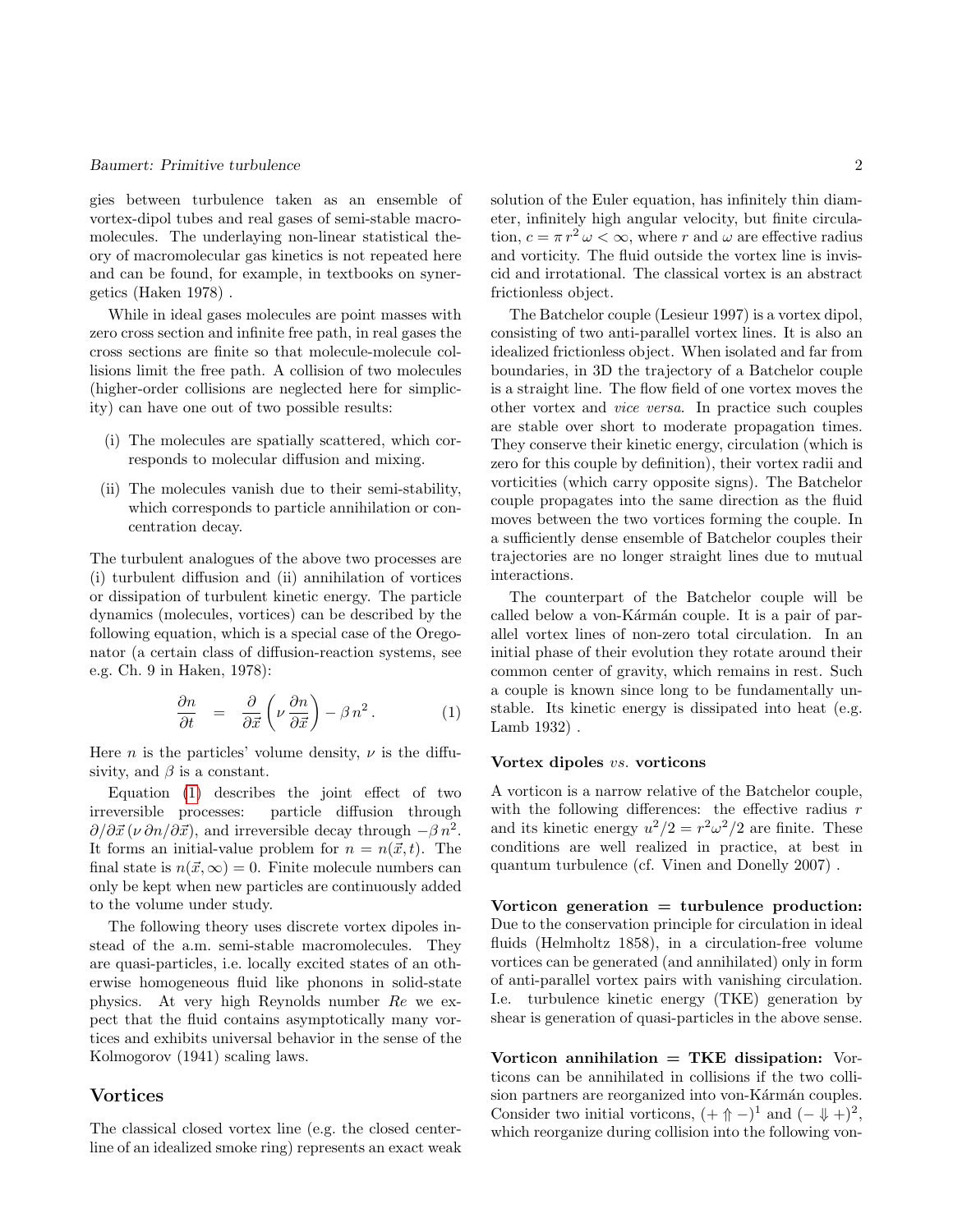Kármán couples:  $(+^1 \parallel +^2)$  and  $(-^1 \parallel -^2)$ , where the numbers  $<sup>1</sup>$  and  $<sup>2</sup>$  refer to the numbered particles. In</sup></sup> both new 'particles' the non-zero molecular viscosity of a real fluid leads to kinetic energy dissipation and finally to a merger of the like-signed vortices on a lower energy level (see also Klein & Majda 1993). This 'inelastic' collision happens when the angle  $\varphi$  between the propagation directions of the two colliding vorticons belongs to the interval  $\frac{1}{2} \pi \leq \varphi < \frac{3}{2} \pi$  (forward facing half sphere).

In the initial definition of our quasi-particles we have neglected viscosity. We re-introduce this important property by assuming that von-Kármán couples are absolutely instable and instantaneously converted into heat.

Vorticon scattering  $=$  turbulent diffusion: Vorticons are scattered in collisions between two vorticons if the two are reorganized into two new Batchelor couples with new propagation angles. Consider again two initial vorticons,  $( + \uparrow + )^{1}$  and  $( - \downarrow + )^{2}$ . After a collision they may form a new quasi-particle with a new propagation velocity vector:  $(+^1 \parallel -^2)$  and  $(-^1 \parallel +^2)$ . This 'elastic' collistion happens when the angle  $\varphi$  between the propagation directions of the two colliding vorticons belongs to the backward facing half sphere.

#### Vorticon tangle

At high Re vorticons are assumed to form a dense threedimensional tangle. As already found for 2D trajectories (Aref 1983, Eckhardt and Aref 1988) , in 3D vorticons as elements of a tangle propagate along complex non-linear trajectories until collision with other vorticons. But we expect that the tangle is so dense that the effective trajectories are short and can be treated as straight lines. Frisch (1995) suggested that "The idea of conservative dynamics punctuated by dissipative events could be directly relevant in three dimensions." This is exactly what is elaborated here. Our form of 'conservative dynamics' is chaotic dipol motion which conserves energy until particle annihilation. The trajectories are 'punctuated' by dissipative collisions which lead to vorticon conversion into heat.

Figure [1](#page-2-0) exhibits a cross section through vorticons. The arrows denote the propagation direction. A plus sign indicates rotation against the clock.

## Historical notes

Whereas the present approach to turbulence is based on ensembles of discrete quasi-particles, most turbulence closures of the past take the fluid as a continuum. Both



<span id="page-2-0"></span>Figure 1. Two elementary vorticon-vorticon interactions. On the very left the reference vorticon is shown which is assumed to move to the right. The middle column shows different orientations of the target vorticon which all lead to a dissipative (inelastic) collision, i.e. to annihilation of a quasi-prarticle. The right column shows potential target vorticons in elastic scatter position corresponding to turbulent diffusion. A collision with these targets conserves energy.

concepts are old. James Clerk Maxwell (1867) gave a detailed discussion of this dichotomy in connection with his kinetic theory of gases and traced it back to Democrit and Lucretius. René Descartes (1596 – 1650) spoke about 'tourbillons' forming the universe; based on the results of Herrmann von Helmholtz (1858) Lord Kelvin (1867a, b) coined the notion 'vortex atoms'; for a comprehensive overview see (Saffman 1992) .

Most of later analytic efforts towards a kinetic theory of vortices were restricted to spatially two-dimensional cases wherein the Hamilton formalism is applicable (Onsager 1949) . Exceptions are vortex-based numerical simulation receipes and rules.

Marmanis (1998) was the first who proposed the vortex dipole as the fundamental quasi-particle of turbulence. He wrote: "The introduction of the vortex dipole chaos assumption permits one to derive a kinetic equation for a 'gas' of vortex dipoles." He presented a methodical mixture of Onsager's theory with Bogoljubov's perturbation-kinetic approach with application to 2D inviscid turbulence. Dissipative 3D turbulence has not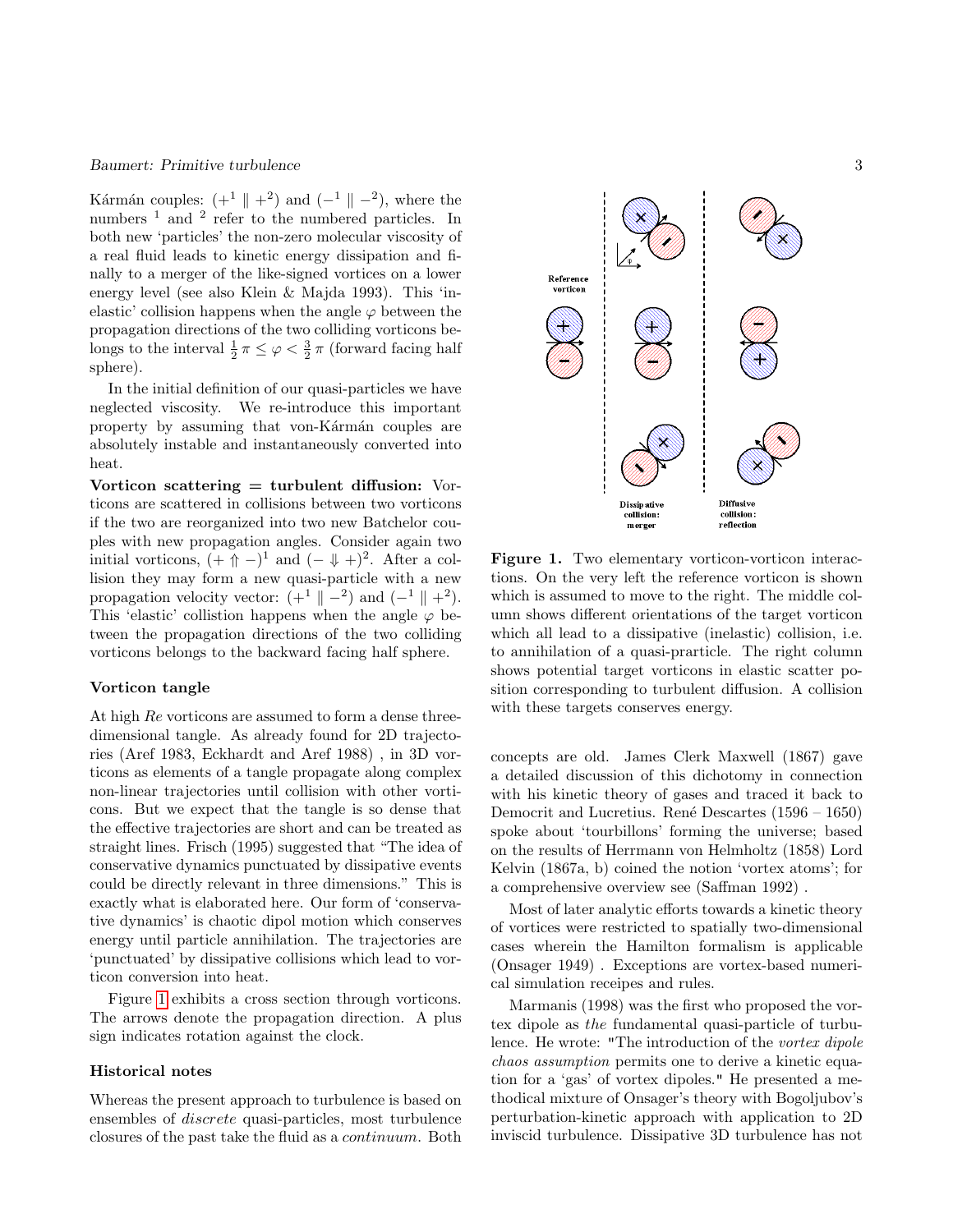been treated by this author.

Lions and Majda (2000) tried to develop a kinetic theory of 3D turbulence at high Re. They used systematic asymptotic expansions of the Navier-Stokes equation in the Fridman-Keller sense. On the one hand they tried to overcome limitations of the Klein-Majda theory (Klein and Majda 1993) , on the other hand they limited themselves to the quasi-parallel case where the Klein-Majda theory is constructively applicable through a rigorous equilibrium statistical formalism.

Chen et al. 2004 also aimed at the development of a physico-kinetic turbulence theory. They explicitely envisaged Boltzmann's approach and developed a complex formalism, but still without practically applicable predictions.

Despite high efforts, these works did not yet lead to unique and constructive rules for the practical computation of the eddy viscosity from mean flow data. Unfortunately, with a few exceptions eddy viscosity is the most important turbulence parameter in computational aero-, hydro- and thermo-dynamics.

Below turbulence balance equations are derived which describe the local-average dynamics of turbulence kinetic energy,  $K$ , mean vorticity,  $\omega$ , and eventually eddy viscosity,  $\nu$ . These equations are only a specific format or a specific implementation of the primitive theory. In special cases they can be solved analytically.

In more general cases one would try to solve them using finite-difference or finite-volume etc. methods. If the solution shall be approximated by the Monte-Carlo method then the writer recommends to start not from the continuum equations derived below, but better directly from the mechanical picture of the vorticon ensemble, preferably using the already existing eddycollision methods where various vortex-filament primitives are already avaialable (Cottet and Koumoutsakos 2000, Andeme 2008).

# Primary variables in primitive turbulence

#### TKE and vorticity

For the construction of the eddy viscosity, which is proportional to TKE times unit time, and of the TKE dissipation rate, which is TKE per unit time, two constituing variables are necessary: TKE and a measure of time. Here the below-defined quantities K and  $\omega$  are chosen. They are introduced now.

Consider a small volume element  $\delta V$  populated by an ensemble of  $j = 1 \dots n$  dipoles with individual effec-

tive vortex radii  $r_i$  and vorticities  $\omega_i$ . During the free flight time  $\tau_i$  the properties of the quasi-particle j are conserved. The particle's volume density is  $n/\delta \mathcal{V}$ . The total TKE within  $\delta V$  is the sum of the kinetic energies of the individual vorticons:

<span id="page-3-0"></span>
$$
K_{\delta \mathcal{V}} = \frac{1}{\delta \mathcal{V}} \sum_{j \in \delta \mathcal{V}} \frac{1}{2} r_j^2 \omega_j^2 = \frac{n}{\delta \mathcal{V}} \bar{k} , \qquad (2)
$$

$$
\omega_{\delta V} = \frac{1}{\delta V} \sum_{j \in \delta V} |\omega_j| = \frac{n}{\delta V} \bar{\omega}.
$$
 (3)

Multiplication of  $(2, 3)$  with  $\delta \mathcal{V}$  gives

$$
K = \delta \mathcal{V} \cdot \mathcal{K}_{\delta \mathcal{V}} = \sum_{j \in \delta \mathcal{V}} \frac{1}{2} r_j^2 \omega_j^2 = n \bar{k} , \qquad (4)
$$

$$
\omega = \delta \mathcal{V} \cdot \omega_{\delta \mathcal{V}} = \sum_{j \in \delta \mathcal{V}} |\omega_j| = n \, \bar{\omega} \,.
$$
 (5)

 $K_{\delta\mathcal{V}}, \omega_{\delta\mathcal{V}}$  are local volume densities of TKE and vorticity magnitude, respectively. They and  $K, \omega$  are extensive variables by definition, i.e. they change when new particles with average properties  $k, \bar{\omega}$  are added to  $\delta V$ , as then  $K \to (n+1) k$  and  $\omega \to (n+1) \bar{\omega}$ .

 $\bar{k}$  and  $\bar{\omega}$  are ensemble averages and as such intensive variables which do not change when new particles with average properties are added to the ensemble in  $\delta \mathcal{V}$ :

<span id="page-3-2"></span>
$$
\bar{k} = \frac{1}{n} \sum_{j \in \delta V} \frac{1}{2} r_j^2 \omega_j^2, \qquad (6)
$$

$$
\bar{\omega} = \frac{1}{n} \sum_{j \in \delta \mathcal{V}} |\omega_j| \,. \tag{7}
$$

# Auxiliary quantities

We introduce useful auxiliary quantities: the ordinary vorticity frequency,  $\Omega = 1/T$  and the often used constant  $\kappa$ :

$$
\omega = 2\pi\Omega = \Omega/\kappa^2, \qquad (8)
$$

<span id="page-3-3"></span>
$$
\kappa = (2\,\pi)^{-1/2} \approx 0.399 \,. \tag{9}
$$

Further below,  $\kappa$  appears to be von Kármán's constant. While  $|\omega_j| = 2\pi/T_j$  is an angular frequency,  $\Omega$  is an ordinary frequency.

#### Derived variables

**Effective radius** R.  $R^2$  is defined here as the weighted ensemble mean:

<span id="page-3-1"></span>
$$
R^2 = \frac{\sum_{j \in \delta \mathcal{V}} r_j^2 \omega_j^2}{(\sum_{j \in \delta \mathcal{V}} |\omega_j|)^2} = \frac{2K}{\omega^2} = \frac{2\bar{k}}{\bar{\omega}^2} n^{-1}.
$$
 (10)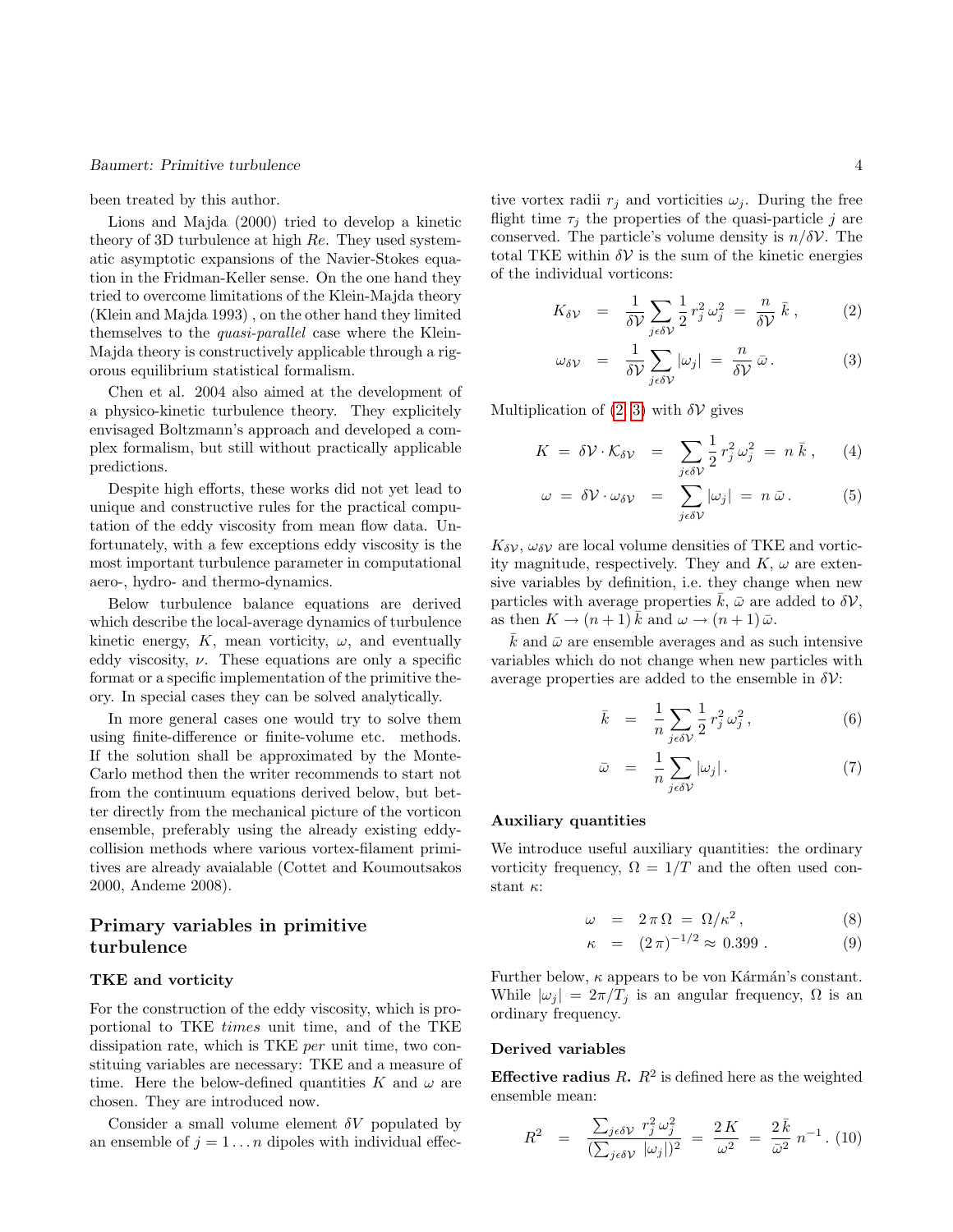It depends (inversely) on  $n$  and is thus an extensive variable. In freely decaying homogeneous turbulence (Section [\)](#page-4-0) only the particle number decreases while the ensemble mean properties  $\bar{k}$  and  $\bar{\omega}$  remain constant in time such that

$$
n \pi R^2 = \text{const.} \tag{11}
$$

This reminds of a 2D version of the equation of state of a real gas telling us that the (planarized) locally orthogonal cross sectional area through a dense vorticon tangle is compactly filled with dipoles.

**Dissipation rate.** The rate of TKE dissipation,  $\varepsilon$ , has the units of TKE per time  $\left[m^2 s^{-3}\right]$ . Up to a factor  $\zeta$  it is governed by the product  $K \cdot \Omega$ , :

<span id="page-4-1"></span>
$$
\varepsilon = \zeta \frac{K\Omega}{\pi} = \zeta \frac{\bar{k}\bar{\omega}}{\pi} n^2. \tag{12}
$$

 $\varepsilon$  is an extensive variable. Below we show that  $\zeta \equiv$ 1. In freely decaying homogeneous turbulence [\(12\)](#page-4-1) is identical with the quadratic term in [\(1\)](#page-1-0) such that in this case

$$
\beta = \zeta \,\bar{k}\,\bar{\omega}/\pi = \text{const.}\tag{13}
$$

Eddy viscosity. Ludwig Prandtl (1925) noticed two simultaneous properties of his mixing length, namely that it (a) " $\dots$  may be considered as the diameter of the masses of fluid moving as a whole in each individual case; or again, as the distance traversed by a mass of this type before it becomes blended in with neighboring masses  $\dots$ "; and also that it is (b) " $\dots$  somewhat similar, as regards effect, to the mean free path in the kinetic theory of gases  $\dots$ " (Bradshaw 1974).

We interpret Prandtl's mxing length in terms of 'our'  $R$  in [\(10\)](#page-3-1) because it is proportional to (a) the local mean radius of vorticons and, simultaneously, (b) to the free path.

To explore this idea further we follow Albert Einstein's (1905) theory of molecular diffusion in fluids and use his expression for the coefficient of diffusion now for our coefficient of turbulent diffusion, or eddy viscosity  $\nu$ , in terms of a mean free path,  $\lambda$ , and a mean free flight time,  $\tau$ :

$$
\nu = \lambda^2 / 2 \tau \,. \tag{14}
$$

For a vortex dipole these parameters can directly be given as follows wherein  $u$  is the mean (linear) advection velocity of a vortex dipole:

$$
\tau = \lambda/u, \tag{15}
$$

$$
u = \sqrt{2}K. \tag{16}
$$

For a quasi-steady turbulent vorticon tangle at  $Re =$  $\infty$  and far from solid boundaries the mean free path will clearly be very limited but it cannot vanish. The packing density should be dense but small enough that during a flight a particle can be replaced by a newly generated. This implies that (Baumert 2005b)

$$
\lambda = 2R. \tag{17}
$$

The free area of a free vorticon far from boundaries is (Fig. [2\)](#page-5-0)

<span id="page-4-6"></span>
$$
\mathcal{A}_{free} = (4R)^2. \tag{18}
$$

We finally get the eddy viscosity as an intensive variable as follows:

<span id="page-4-4"></span>
$$
\nu = K/\pi \Omega = 2K/\omega = \omega R^2, \qquad (19)
$$

This equation is called the Prandtl-Kolmogorov relation.

# Free homogeneous decay of turbulence

<span id="page-4-0"></span>For constant properties  $\bar{k}$ ,  $\bar{\omega}$  of our quasi-particles, fol-lowing [\(6, 7\)](#page-3-2) the variables K and Ω are proportional to the vorticon density  $n$  and have therefore to satisfy the same diffusion-reaction equation  $(1)$  like n, because these properties are 'solidly mounted' at the dipoles. In the case of decay we have thus the following:

$$
n = \frac{K}{\bar{k}} = \frac{\omega}{\bar{\omega}}.
$$
 (20)

In analogy to [\(1\)](#page-1-0) it holds that

$$
\frac{dK}{dt} + \beta_K K^2 = 0, \qquad (21)
$$

<span id="page-4-3"></span>
$$
\frac{d\Omega}{dt} + \beta_\Omega \Omega^2 = 0.
$$
 (22)

The reader easily sees that at large t

$$
K(t) = (\beta_K t)^{-1}, \t(23)
$$

<span id="page-4-2"></span>
$$
\Omega(t) = (\beta_{\Omega} t)^{-1}, \qquad (24)
$$

and

<span id="page-4-5"></span>
$$
\nu(t) = \frac{K(t)}{\pi \,\Omega(t)} = \frac{\beta_{\Omega}}{\pi \,\beta_K} = \text{const.} \tag{25}
$$

Equation [\(23\)](#page-4-2) coincides with the results of a fairly general similarity analyses of the Navier-Stokes equations by Oberlack (2002) and with the experimental results of Dickey and Mellor (1980).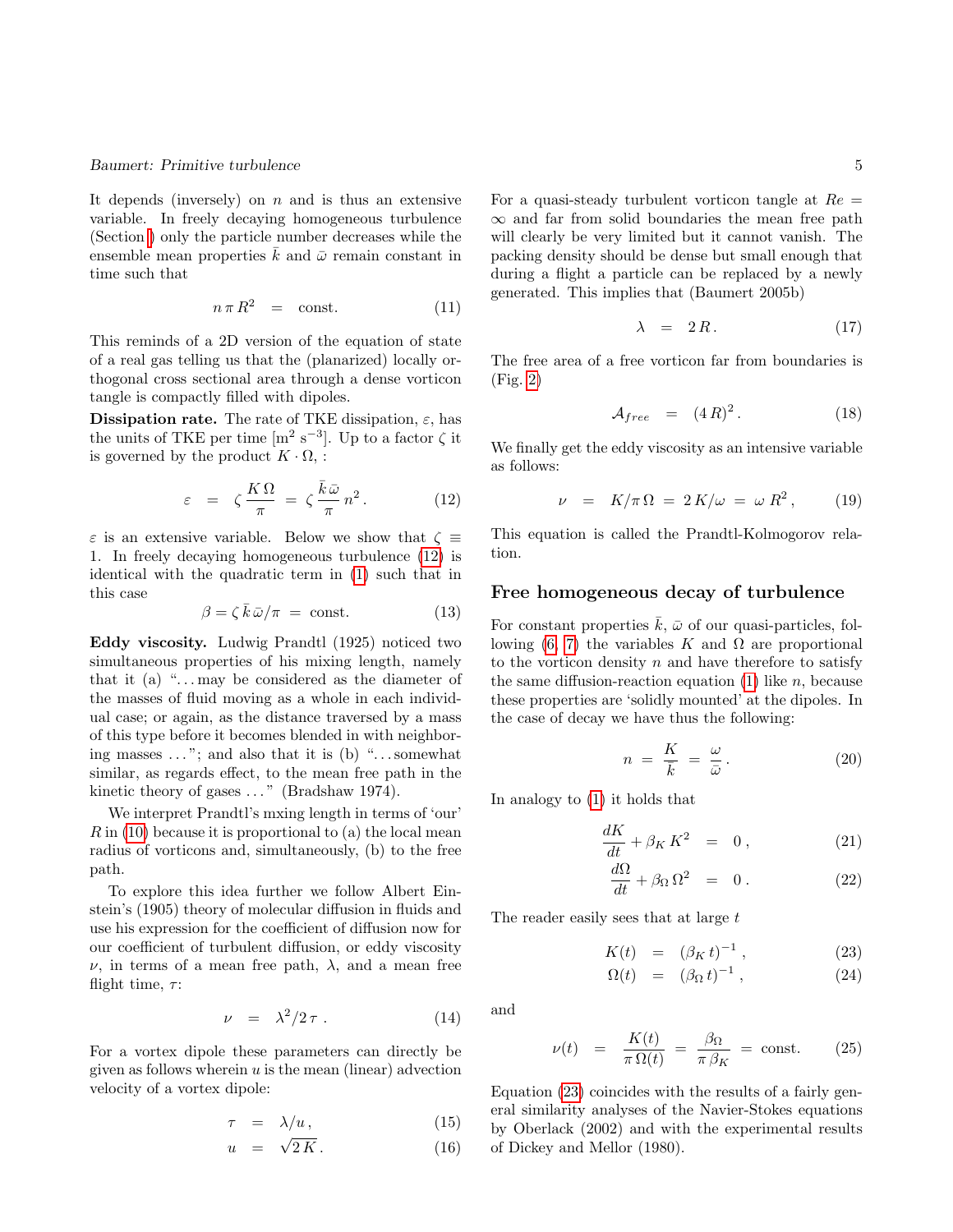Baumert: Primitive turbulence 6



<span id="page-5-0"></span>Figure 2. Local cross section through a dipol tangle far from boundaries with maximum possible density at  $Re \rightarrow \infty$ . The dark grey vorticon in the left half square labelles the instantaneous situation, the 'empty vorticon' in the right half square indicates the vorticon after its free flight from the left to the right into its collision position, where it is either annihilated or scattered. Far from boundaries a vorticon obviously 'needs' a cross sectional area of  $\mathcal{A}_{free} = (4R)^2$ .

# Forced inhomogeneous turbulence

In contrast to Section now the assumptions of free decay and spatial homogeneity are given up. This implies that we need to add source  $(F_K \text{ and } F_{\Omega})$  and diffusion terms to the right-hand sides of equations [\(21, 22\)](#page-4-3):

<span id="page-5-5"></span>
$$
\frac{\partial K}{\partial t} + \beta_K K^2 = F_K + \frac{\partial}{\partial \vec{x}} \left( \nu \frac{\partial K}{\partial \vec{x}} \right), \quad (26)
$$

$$
\frac{\partial \Omega}{\partial t} + \beta_{\Omega} \Omega^2 = F_{\Omega} + \frac{\partial}{\partial \vec{x}} \left( \nu \frac{\partial \Omega}{\partial \vec{x}} \right). \tag{27}
$$

The factors  $\beta_K$  and  $\beta_\Omega$  are not longer expected to be constants.

# TKE production by mean-flow shear:  $F_K$

The specification of the TKE production term  $F_K$  for a shear flow can be obtained from textbooks (Wilcox 2006, Schlichting and Gersten 2000),

<span id="page-5-1"></span>
$$
F_K \ = \ \nu \, S^2 \ = \ \frac{K}{\pi \, \Omega} \, S^2 \,, \tag{28}
$$

where  $S^2$  is the total instantaneous shear, squared,

<span id="page-5-8"></span>
$$
S^{2} = \sum_{i,j=1}^{3} \left( \frac{\partial U_{j}}{\partial x_{i}} + \frac{\partial U_{i}}{\partial x_{j}} \right) \frac{\partial U_{i}}{\partial x_{j}}, \qquad (29)
$$

and  $U_i$  is the  $i^{th}$  component of the mean flow velocity vector  $(U_1, U_2, U_3)^T$ .

#### Vorticity generation by mean-flow shear:  $F_{\Omega}$

The above formula [\(28\)](#page-5-1) for  $dK/dt = F_K$  is classical hydrodynamic knowledge. However, the specification of the vorticity generation term  $F_{\Omega}$  is less trivial. Here one has to consider a fundamental argument of Henry Tennekes. It has been carefully discussed in the past, see Tennekes 1989; Baumert and Peters 2000, 2004; Kantha 2004, 2005; Kantha et al. 2005; Kantha and Clayson 2007. We cast Tennekes' argument into mathematical form. He hypothesized that, on dimensional grounds, the length scale (here:  $L$  or  $R$ ) cannot depend on the ambient shear for a neutrally stratified homogeneous shear flow. Since shear production  $F_K$  involves shear,  $F_{\Omega}$  needs to be constructed such that the role of shear vanishes in the evolution equation for the length scale. The latter is generally derived from equation [\(10\)](#page-3-1) as

<span id="page-5-2"></span>
$$
\frac{1}{R^2}\frac{dR^2}{dt} = \frac{1}{K}\frac{dK}{dt} - 2\frac{1}{\omega}\frac{d\omega}{dt}.
$$
 (30)

We insert  $dK/dt$  from [\(28\)](#page-5-1) in [\(30\)](#page-5-2) and find

$$
\frac{1}{R^2}\frac{dR^2}{dt} = \frac{S^2}{\pi\Omega} - 2\frac{1}{\omega}\frac{d\omega}{dt}.
$$
 (31)

In terms of the present theory, Tennekes' hypothesis means  $dR^2/dt = 0$ , which implies that

<span id="page-5-3"></span>
$$
\frac{S^2}{\pi\Omega} = 2\frac{1}{\omega}\frac{d\omega}{dt}.
$$
 (32)

It is left to the reader to see that [\(32\)](#page-5-3) gives

<span id="page-5-4"></span>
$$
\frac{d\Omega}{dt} = \frac{S^2}{2\pi}.
$$
\n(33)

As far as [\(10\)](#page-3-1) is a pure ensemble-mean definition which considers neither diffusion nor annihilation of particles, the time derivative in [\(33\)](#page-5-4) needs to be understood as the pure generation term in [\(27\)](#page-5-5),  $F_{\Omega}$ :

<span id="page-5-6"></span>
$$
F_{\Omega} = \frac{S^2}{2\pi}.
$$
 (34)

The multipliers  $\beta_K$  and  $\beta_\Omega$ 

Let us summarize  $(26, 27)$  and  $(28, 34)$  $(28, 34)$  as follows,

<span id="page-5-7"></span>
$$
\frac{\partial K}{\partial t} - \frac{\partial}{\partial \vec{x}} \left( \nu \frac{\partial K}{\partial \vec{x}} \right) = \frac{K}{\pi \Omega} S^2 - \beta_K K^2, \quad (35)
$$

$$
\frac{\partial \Omega}{\partial t} - \frac{\partial}{\partial \vec{x}} \left( \nu \frac{\partial \Omega}{\partial \vec{x}} \right) = \frac{S^2}{2\pi} - \beta_\Omega \Omega^2. \quad (36)
$$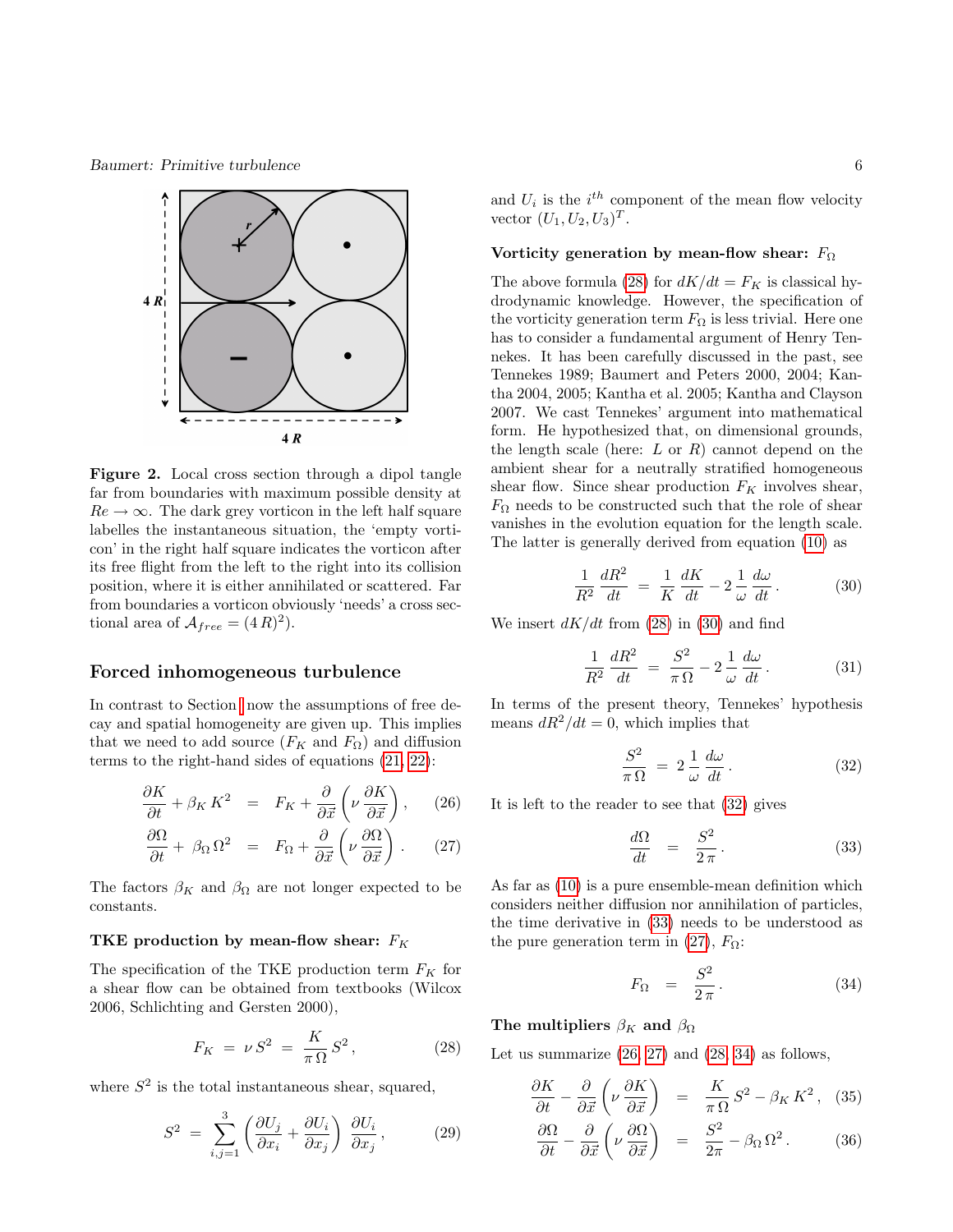where  $\nu$  is known as function of K and  $\Omega$  through [\(19\)](#page-4-4). It remains to determine the still unknown multipliers  $\beta_K$  and  $\beta_\Omega$ . This can be accomplished as follows.

We note that the term  $\beta_K K^2$  in [\(35\)](#page-5-7) is identical with the dissipation rate [\(12\)](#page-4-1) of TKE:

<span id="page-6-0"></span>
$$
\varepsilon = \zeta \frac{K\Omega}{\pi} = \beta_K K^2. \tag{37}
$$

From the second equation in [\(37\)](#page-6-0) we conclude with [\(19\)](#page-4-4) that

<span id="page-6-1"></span>
$$
\beta_K = \frac{\zeta}{\nu \pi^2},\tag{38}
$$

while from [\(25\)](#page-4-5) it follows that

<span id="page-6-2"></span>
$$
\beta_{\Omega} = \nu \pi \beta_K. \tag{39}
$$

We insert [\(38\)](#page-6-1) into [\(39\)](#page-6-2) and see that

<span id="page-6-3"></span>
$$
\beta_{\Omega} = \frac{\zeta}{\pi}.
$$
\n(40)

Inserting [\(38,](#page-6-1) [40\)](#page-6-3) in [\(35, 36\)](#page-5-7) we get, after some algebra using [\(19\)](#page-4-4), an almost complete system wherein only  $\zeta$ is still to be specified:

$$
\frac{\partial K}{\partial t} - \frac{\partial}{\partial \vec{x}} \left( \nu \frac{\partial K}{\partial \vec{x}} \right) = \nu \left( S^2 - \zeta \Omega^2 \right), \qquad (41)
$$

<span id="page-6-4"></span>
$$
\frac{\partial \Omega}{\partial t} - \frac{\partial}{\partial \vec{x}} \left( \nu \frac{\partial \Omega}{\partial \vec{x}} \right) = \frac{1}{\pi} \left( \frac{1}{2} S^2 - \zeta \Omega^2 \right). (42)
$$

# Turbulent boundary layer

Consider a stationary boundary layer close to a plane solid wall at  $z = 0$  where z is the only coordinate of interest here. It points orthogonal from the wall into the fluid. The mean flow is parallel to the wall, i.e.  $U_1 = U > 0$  and  $U_2 = U_3 = 0$ . Consequently with [\(29\)](#page-5-8) we have to write

$$
S = |dU/dz|.
$$
 (43)

The diffusive TKE flux into the viscous sublayer at  $z =$  $z_0 \rightarrow 0$  has to vanish,

$$
\left(\nu \, dK/dz\right)_{z=z_0} = 0, \tag{44}
$$

$$
\alpha
$$

$$
K(z) = K_0 = \text{const.} \tag{45}
$$

such that in the stationary case [\(41\)](#page-6-4) gives

<span id="page-6-5"></span>
$$
\Omega = S/\sqrt{\zeta}.
$$
 (46)

#### Logarithmic law of the wall

We insert [\(46\)](#page-6-5) into the stationary form of [\(42\)](#page-6-4) so that we have to solve the following equation for  $S = S(z)$ :

$$
\frac{2K_0}{2\zeta - 1} \frac{d}{dz} \left( \frac{1}{S} \frac{dS}{dz} \right) = S^2.
$$
 (47)

The solution is

<span id="page-6-6"></span>
$$
S(z) = \frac{dU}{dz} = \frac{\sqrt{2K_0/(2\zeta - 1)}}{z}.
$$
 (48)

Integration of [\(48\)](#page-6-6) gives the logarithmic law of the wall. In boundary layer theory the bottom shear stress is mostly defined in terms of the squared friction velocity,  $u_f^2$ ,

$$
u_f^2 = \nu \frac{dU}{dz} = \frac{K_0}{\pi \Omega} S, \qquad (49)
$$

and with [\(46\)](#page-6-5) it follows that

$$
K_0 = \pi u_f^2 / \sqrt{\zeta} \,. \tag{50}
$$

This allows to rewrite [\(48\)](#page-6-6) as follows,

<span id="page-6-7"></span>
$$
S(z) = \frac{dU}{dz} = \frac{u_f}{\tilde{\kappa} z},\tag{51}
$$

with  $\tilde{\kappa}$  defined through

$$
\tilde{\kappa} = \kappa \sqrt{(2\zeta - 1)\sqrt{\zeta}}.
$$
\n(52)

Integration of [\(51\)](#page-6-7) provides us with

$$
U(z) = \frac{u_f}{\tilde{\kappa}} \ln\left(\frac{z}{z_0}\right). \tag{53}
$$

#### Mixing length L

Consider the definition of the effective vorticon radius through  $(10)$ . We solve this equation for K and express the TKE in terms of  $R$  and  $\Omega$  as follows:

<span id="page-6-9"></span>
$$
K = 2\pi^2 R^2 \Omega^2. \tag{54}
$$

In practical analyses of boundary layer turbulence, Prandtl's (1925) concept of mixing length is still often applied. It relates the eddy viscosity to the shear. Following Hinze (1959, p. 279, eq. 5-2) in present notation, Prandtl defined his mixing length L as follows:

<span id="page-6-8"></span>
$$
\nu = L^2 \left| \frac{dU}{dz} \right| = L^2 S. \tag{55}
$$

Due to our eddy viscosity formula [\(19\)](#page-4-4) relation [\(55\)](#page-6-8) gives

$$
L^2 = \frac{K}{\pi \Omega S},\tag{56}
$$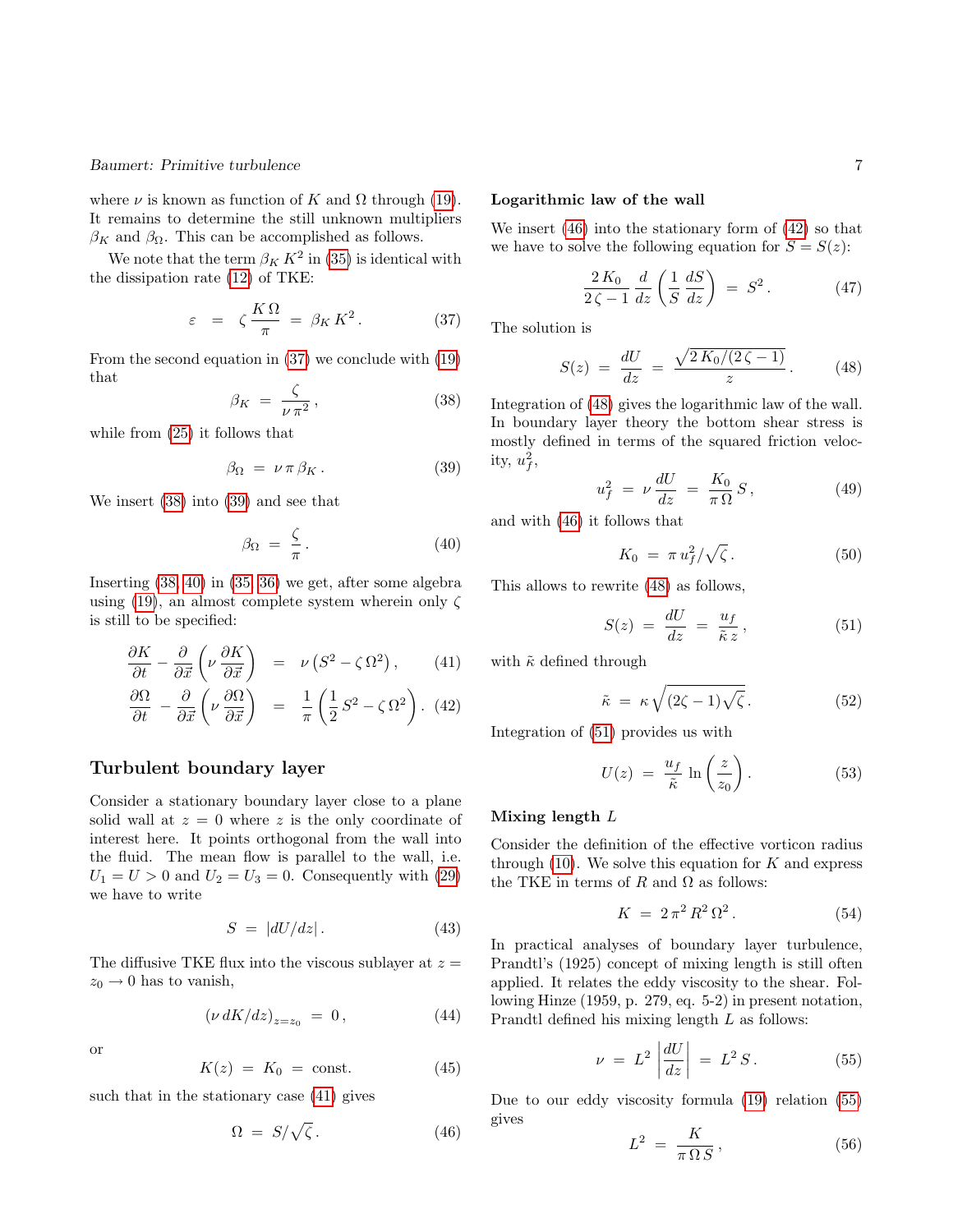so that in the neighborhood of a solid wall we get with [\(46\)](#page-6-5) the following result:

<span id="page-7-0"></span>
$$
K = \pi L^2 \Omega^2 \sqrt{\zeta} \,. \tag{57}
$$

Equating [\(54\)](#page-6-9) with [\(57\)](#page-7-0) gives

<span id="page-7-2"></span>
$$
L = \frac{R}{\kappa} \zeta^{-1/4}.
$$
 (58)

The physical meaning of  $L$  is easily understood by a glance at Fig. [3.](#page-7-1) If we may set  $\zeta = 1$  then [\(58\)](#page-7-2) gives together with the definition of  $\kappa$  in [\(9\)](#page-3-3) the following,

$$
L^2 = 2(\pi R^2),
$$
 (59)

which is the area of a vorticon, fully compressed into the form of a square of side length  $L$ . This is the asymptotically maximum deformation which justifies to set  $\zeta \equiv 1.$ 

While Prandtl's mixing-length concept was applicable only in the vicinity of solid boundaries so that it attracted respectful criticism (e.g. Kundu 1990, p. 457; Wilcox 2006), our concept is a generalization of Prandtl's concept and works also far from boundaries, even in the free stream of stratified fluids where L may approach the Thorpe scale and/or the Ozmidov scale, depending on the conditions (Baumert and Peters 2004).

This section shall be closed with a summary of formulae relevant at solid boundaries, where z the distance from the wall:

$$
\nu = u_f L, \qquad (60)
$$

$$
L = \kappa z, \tag{61}
$$

$$
z = L/\kappa = R/\kappa^2. \tag{62}
$$

#### Boundary compression

Far from boundaries the dipole chaos is isotropic and a vorticon's cross section exhibits circles (Fig. [1\)](#page-2-0). Closer to a solid wall symmetry is increasingly broken and we see ellipses instead. Right at the boundary the ellipses are even deformed to an equivalent square (the asymptotic case) with side length  $L = (2 \pi R^2)^{1/2}$ , Fig. [3.](#page-7-1) This is the minimum area a vorticon can asymptotically attain:

<span id="page-7-3"></span>
$$
\mathcal{A}_{bound} = L^2 = 2\pi R^2. \tag{63}
$$

Notice that the fluid within the vorticon is free of friction so that circle, ellipse and square are energetically identical.





<span id="page-7-1"></span>Figure 3. Cross section through a vorticon sheet at a solid boundary. In this Figure we have  $r = R$ , i.e. the sketched quasi-particle is to be understood as an ensemble average.

To estimate the degree of boundary compression of vorticons quantitatively we compare area [\(18\)](#page-4-6) 'occupied' by a free vorticon far from boundaries with the corresponding area [\(63\)](#page-7-3) for a compressed vorticon at the very boundary:

$$
\frac{\mathcal{A}_{free}}{\mathcal{A}_{bound}} = \frac{(4\,R)^2}{2\,L^2} = \frac{16\,R^2}{4\,\pi\,R^2} = \frac{4}{\pi} \approx 1.27. \tag{64}
$$



Figure 4. Squeezed vorticons like in the dark-grey square of Fig. [3.](#page-7-1) The dotted lines symbolize the circulation pattern within the squeezed quasi-particles.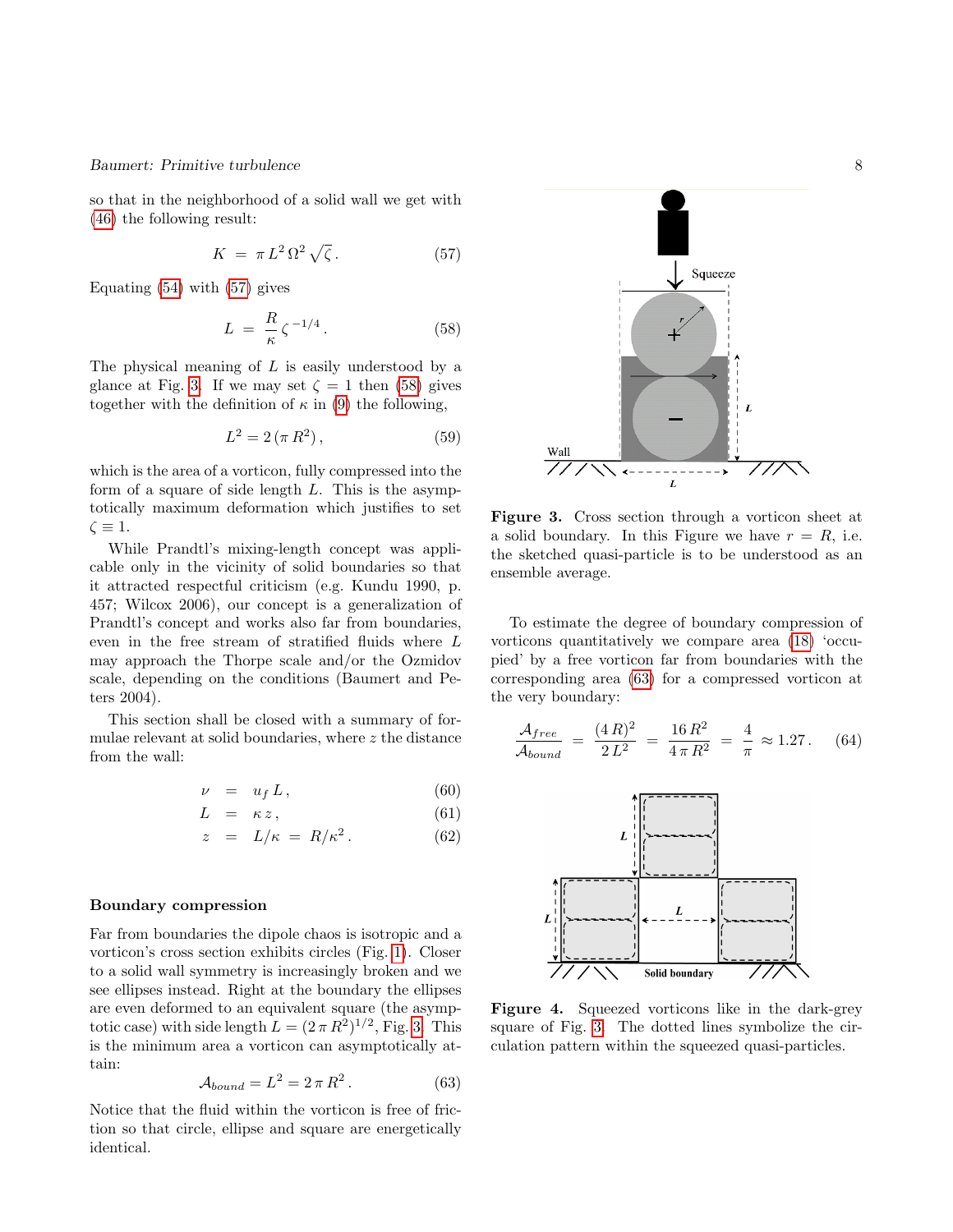#### Discussion

#### Kinetic theory and the  $k-\omega$  closure of Wilcox

The specification  $\zeta \equiv 1$  closes the primitive turbulence theory. In compact form it reads as follows:

$$
\frac{\partial K}{\partial t} - \frac{\partial}{\partial \vec{x}} \left( \nu \frac{\partial K}{\partial \vec{x}} \right) = \nu \left( S^2 - \Omega^2 \right), \quad (65)
$$

$$
\frac{\partial \Omega}{\partial t} - \frac{\partial}{\partial \vec{x}} \left( \nu \frac{\partial \Omega}{\partial \vec{x}} \right) = \frac{1}{\pi} \left( \frac{1}{2} S^2 - \Omega^2 \right), \quad (66)
$$

$$
\nu = \frac{K}{\pi \Omega}.
$$
 (67)

These equations are structurally fully identical with the  $k-\omega$  closure model discussed by Wilcox (2006), which is in many aspects the best out of more than 10 other semi-empirical two-equation models. 'His'  $k$  and our K are equivalent. The eddy viscosity definitions of Wilcox and the present paper agree effectively up to a factor of  $\mathcal{O}(1)$ .

However, 'his'  $\omega$  (he calls it somewhat uncertain a 'specific dissipation rate') differs significantly from our  $\Omega$ ,

$$
\omega = \Omega / \sqrt{\beta^*} \approx 3.3\overline{3} \cdot \Omega \,, \tag{68}
$$

where  $\beta^* = 0.09$  is one out of 6 empirical parameters of the Wilcox model. It reproduces the logarithmic boundary layer and implies  $\kappa = 0.41$ .

A major quantitative difference between the two models lays in the free homogenous decay. While both exhibit  $K \sim t^{-m}$ , we have  $m = 1$ , which agrees with Dickey and Mellor's (1980) high-Re laboratory experiments and with Oberlack's (2002) theoretical result for the free decay in the Navier-Stokes equation. Wilcox' model is tuned to  $m = 6/5 = 1.2$ , which agrees with a number of other laboratory results and with Oberlack's (2002) result for the free decay in the Euler equation.

Today it is not clear why many decay experiments lead to  $m > 1$ . Possibly it is a matter of initial conditions, see e.g. Hurst and Vassilicos (2007): at high Re viscosity is comparatively small so that its regularizing effect on the initial spectrum towards a fully self-similar decay spectrum will take more time than at lower Re. In some cases this time may exceed the lifetime of turbulence.

#### Von Kármán's number

The primitive theory makes a quantitative prediction of von Kármán's constant. This allows a comparison with observations, experiments and competing other theories. While the latter are rare, there is a substantial

literature discussing the precise value of  $\kappa$  and its error bounds. The controversy whether the logarithmic or the power law is applicable to boundary layers (Barenblatt) shall not be picked up here. The controversy on the universality of  $\kappa$  (Chauhan et al. 2005) is possibly only a matter of proper definition. If we restrict the definition of  $\kappa$  to the case of *f* avorable pressure gradients only (cf. Chauhan et al.) then we would get a unique solution which is supported also by the Chauhan et al. data:  $\kappa = 0.40$ .

A theoretical effort by Telford (1982) shall be mentioned, who derived a formula which connects  $\kappa$  with two semi-empirical parameters, the entrainment and the decay constants. He predicts  $\kappa = 0.37$ . Further theoretical work has been done by Yakhot and Orszag (1986) who found  $\kappa = 0.372$  based on renormalizationgroup approximations. Bergmann (1998) claimes that  $\kappa = 1/e \approx 0.368$ , based on a new physical interpretation resting on semi-empirical considerations.

From an analysis of observational data Högström  $(1985)$  concludes  $0.40 \pm 0.01$ , which is still accepted today among most practitioners. But Telford and Businger (1986) draw his analysis into question and underline the enormous methodical problems in connection with the evaluation of the experimental data.

Another group of authors supports the lower values, e.g. Jinyin et al. (2002). They report many different  $\kappa$ values obtained in the past from different experiments and simulations, e.g. back to Nikuradse, Laufer, Lawn, Perry and Abell, Long et al., Millikan, and Zagarola and Smits (loc. cit. Jinyin et al.). They summarize that the lower and upper bounds of  $\kappa$  are 0.36 and 0.45, respectively, whereby the range of experimental Reynolds numbers involved is also quite broad. In this sense Zanoun et al. (2003) support  $\kappa = 0.37$  while Nagib et al. (2004) prefer 0.38, underlining the influence of nonstationary conditions. Andreas et al. (2006) report a somewhat higher  $0.387 \pm 0.003$  based on experimental material from the atmospheric boundary layer. However, in the Princeton superpipe a value of 0.421 has been found for smooth flow at  $Re \approx 3.10^7$  (Smits 2007), too.

Summarizing the hot debates of the past, a review by Jimenez and Moser (2007) on wall turbulence states boldly: "The Kármán constant  $\kappa \approx 0.4$  is approximately universal." In practice this can hardly be distinguished from our primitive-theoretical value 0.399 for  $Re \rightarrow \infty$ .

Nevertheless, doubts remain and the discussion by Talamelli et al. (2009) is justified. They underline the limitations of the various existing superpipe facilities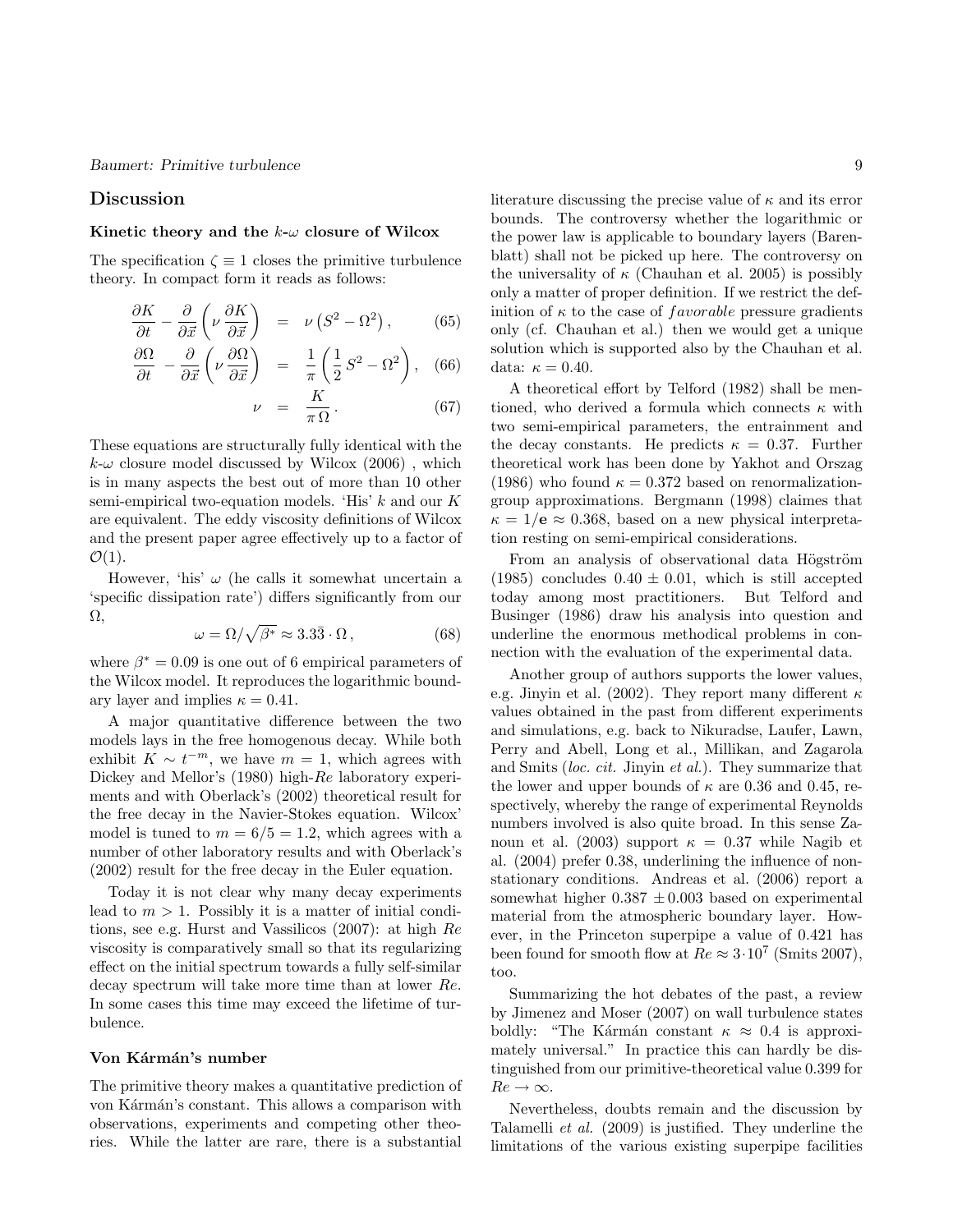and propose a new one that will allow good spatial resolution even at very high Reynolds number. The new facility is the international effort CICLoPE and under construction in North Italy.

#### Kinetic theory and spectra of turbulence

The above theory makes a precise prediction of von Kármán's constant  $\kappa$ . Would it be possible to use the present kinetic picture of turbulence also to determine asymptotic values for the Kolmogorov constants  $C_K$ and  $C_{\omega}$  in the spectral energy distributions over frequency and wave number? With great probability the answer is no. Such an approach would demand that the lower bounds  $\lambda_u$  and  $\omega_u$  in the energy integrals could be specified:

$$
K = C_K \varepsilon^{2/3} \int_{\lambda_u}^{\infty} k^{-5/3} dk = C_\omega \varepsilon \int_{\omega_u}^{\infty} \omega^{-2} d\omega.
$$
\n(69)

These bounds are not simply connected with the ensemble-mean values of vorticity and length scale.

But it cannot be excluded that a dissipation theory of quasi-particles can be developed in analogy to a radioactive decay chain, where large quasi-particles are broken by a collision into smaller ones etc. down to the (infinitely small) Kolmogorov scale where they are annihilated. This could be imagined as a cup with a tiny whole. It would keep all quasi-particles of size  $> 0$  in and let only those out which have zero size. Possibly this approach could find some attention.

#### Conclusions

The primitive picture of turbulence makes a minimum use of the Navier-Stokes equation. Vortex properties are derived from the Euler equation and dissipaton is introduced through an analogy to a birth and death process. Methodically our position is a neighbor of Maxwell's kinetic theory of real gases:

• Real gas: Free molecule flights and their collisions are strictly governed by inertia and shortrange forces of a non-stationary Coulomb field with moving point sources. Maxwell neglected the details of these interactions. He replaced them with geometrical and probability considerations and a statistical equilibrium assumption. He got the probability distribution of the molecular energies whereby advective, rotational and potential energy of the molecules could be treated as statistically independent. In an isolated real gas total energy and molecule number are conservation quantities.

• Turbulence: Here neither energy nor particle number are conserved, but the flux of mechanical energy into a volume element is in quasiequilibrium with the heat flux across the boundaries. In vortex dipoles translation and rotation are coupled and statistically not independent. Nevertheless one may apply Maxwell's central idea here as well. Although the movements of our quasi-particles are strictly governed by well-known rules (Navier and Stokes), we take them as unpredictable and replace them with geometry and probability arguments. Following Eward Lorenz (1960), such an approach stands today on much harder theoretical grounds than in Maxwell's times.

We used only the following assumptions:

- 1. A turbulent fluid at  $Re = \infty$  is a volume saturated with chaotically moving vortex-dipol tubes which are treated as quasi-particles.
- 2. A new-born quasi-particle is equipped with energy lost in from the mean flow formulated with the eddy-viscosity hypothesis,  $-\langle u' w' \rangle = \nu S$ . Its vorticity is governed by Tennekes' hypothesis.
- 3. Advection of dipol tubes as quasi-particles follows simplest classical laws.
- 4. If quasi-particles collide they are either scattered  $(50\%)$  or annihilated/converted to heat  $(50\%)$ .
- 5. If scattered they perform a Brownian motion with Einstein's diffusivity in Prandtl-Kolmogorov formulation.

Acknowledgments. The author thanks Hartmut Peters in Seattle, Eckard Kleine in Hamburg and Michael Wilczek in Münster for their patience during turbulent discussions. He further thanks Rupert Klein in Berlin for still more patience, enduring interest, and substantial support.

# References

- Andeme, R. A., 2008: Development of an oriented-eddy collision model for turbulence.. Ph.D. thesis, University of Massachusetts.
- Andreas, E. L., K. J. Claffey, R. E. Jordan, C. W. Fairall, P. S. Guest, P. O. G. Persson, and A. A. Grachev, 2006: Evaluation of the von-Kármán constant in the atmospheric boundary layer. J. Fluid Mech.,  $559$ ,  $117 - 149$ .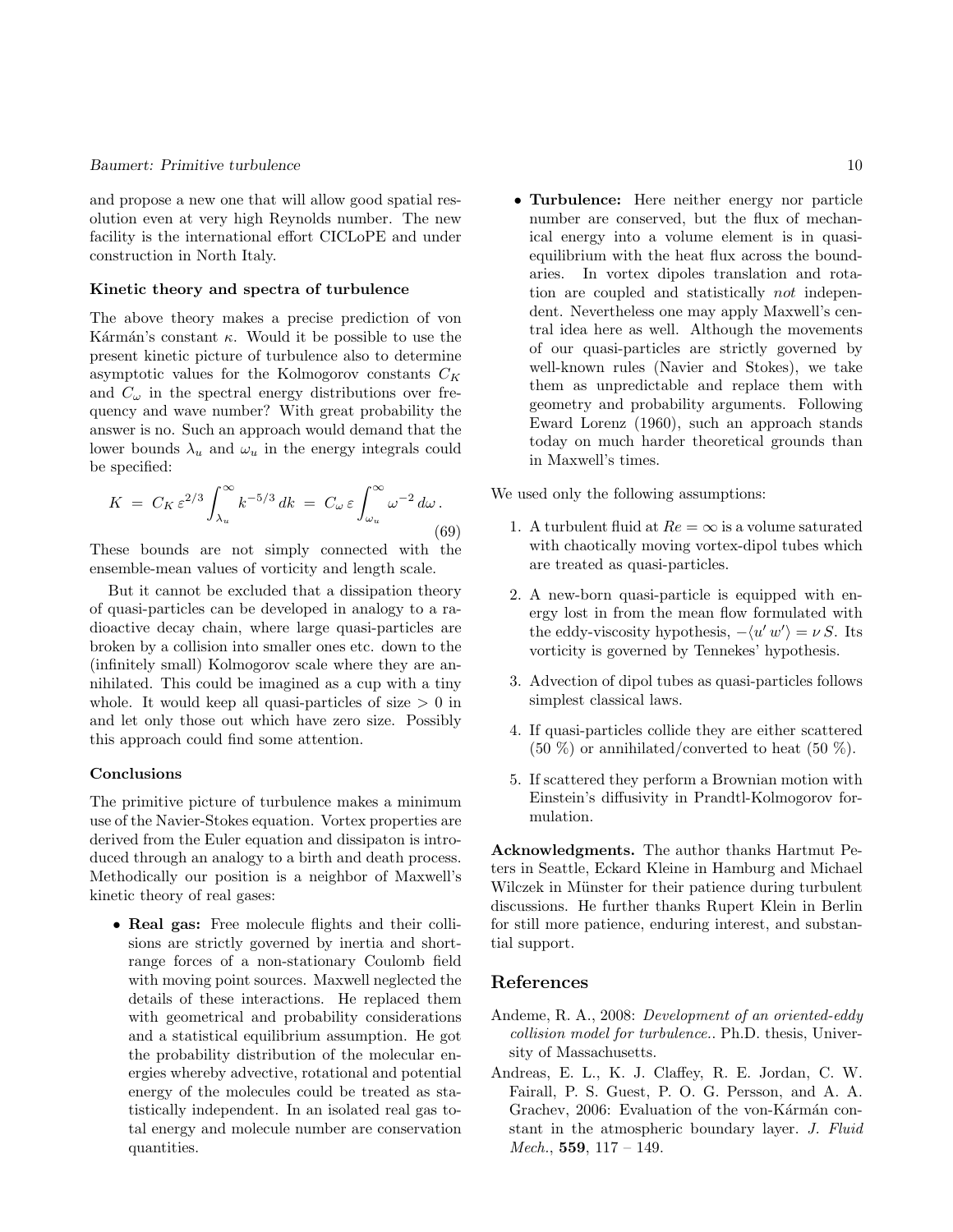- Aref, H., 1983: Integrable, chaotic and turbulent vortex motion in two-dimensional flows. Ann. Rev. Fluid  $Mech., 25, 345 - 389.$
- Barenblatt, G. I., 1997: Scaling, self-similarity, and intermediate asymptotics.. Cambridge Texts in Applied Mathematics, Cambridge University Press, 386 pp.
- Baumert, H. Z.: 2005a, A novel two-equation turbulence closure for high Reynolds numbers. Part B: Spatially non-uniform conditions. Marine Turbulence: Theories, Observations and Models, H. Z. Baumert, J. H. Simpson, and J. Sündermann, eds., Cambridge University Press, Chapter 4, 31 – 43.
- 2005b, On some analogies between high-Reynolds number turbulence and a vortex gas for a simple flow configuration. *ibid.* Chapter  $5, 44 - 52$ .
- Baumert, H. Z. and H. Peters, 2004: Turbulence closure, steady state, and collapse into waves. J. Phys. Oceanography,  $34, 505 - 512$ .
- Bradshaw, P., 1974: Possible origin of Prandt's mixinglength theory. Nature,  $249$ ,  $135 - 136$ .
- Chauhan, K. A., H. M. Nagib, and P. A. Monkewitz: 2005, Evidence on non-universality of Karman constant. Proc. iTi Conf. on Turbulence,  $25 - 28$  Sept, 4.
- Chen, H., S. Orszag, I. Staroselsky, and S. Succi, 2004: Expanded analogy between Boltzmann kinetic theory of fluids and turbulence. J. Fluid Mech., 519,  $301 - 314.$
- Cottet, H.-H. and P. Koumoutsakos, 2000: Vortex Methods: Theory and Practice. Cambridge University Press, 311 pp.
- Descartes, R.: 1644, De mundo adspectabili. Principia philosophiae. Pars Tertia., A. L. Elzevirium, 334 pp.,  $70 - 190.$
- Dickey, T. D. and G. L. Mellor, 1980: Decaying turbulence in neutral and stratied uids. J. Fluid Mech., 99, 37 – 48.
- Eckhardt, B. and H. Aref, 1988: Integrable and chaotic motions of four vortices II: collision dynamics of vortex pairs. Phil. Trans. R. Soc. Lond.  $A$ , 326, 655 – 696.
- Einstein, A., 1905: Über die von der molekularkinetischen Theorie der Wärme geforderte Bewegung von in ruhenden Flssigkeiten suspendierten Teilchen. Annalen der Physik, 17, 549 – 560.
- Falkovich, G. and K. Sreenivasan, 2006: Lessons from hydrodynamic turbulence. Physics Today, 43 – 49.
- Frenzen, P. and C. A. Vogel, 1994: On the magnitude and apparent range of variation of the von Karman constant in the atmospheric surface layer. Boundary-Layer Meteorology,  $72$ ,  $371 - 392$ .
- Frisch, U., 1995: Turbulence the Legacy of A. N. Kolmogorov. Cambridge University Press, Cambridge, MA, 296 pp.
- Haken, H., 1978: Synergetics. Springer-Verlag, 2 edition, 355 pp.
- 1983: Advanced Synergetics. Springer-Verlag, 355 pp.
- Högström, U., 1985: Von Kármán's constant in atmospheric boundary layer flow: reevaluated. J. Atmos. Sci.,  $42, 263 - 270$ .
- Hurst, D. and J. C. Vassilicos, 2007: Scaling and decay of fractal-generated turbulence. Physics of Flu $ids, 19, 035103.1 - 035103.31.$
- Jimenez, J. and R. D. Moser, 2007: What are we learning from simulating wall turbulence? Phil. Trans. R. *Soc.* A, **365**,  $715 - 732$ .
- Jinyin, Z., X. Maozhao, and F. Durst, 2002: On the effect of Reynolds number on von Karman's constant. Acta Mechanica Sinica (English Series), 18, 350 – 355.
- Keller, L. W. and A. A. Fridman: 1924, Differentialgleichung für die turbulente Bewegung einer kompressiblen Flüssigkeit. Proc. 1<sup>st</sup> Int. Congr. Appl. Mech., C. Biezeno and J. Burgers, eds., Technische Boekhandel en Drukkerij J. Waltman Jr., 22 – 24 April, 395 – 405.
- Klein, R. and A. Majda, 1993: An asymptotic theory for the nonlinear instability of antiparallel pairs of vortex filaments. Phys. Fluids A, 5, 369 – 379.
- Kolmogorov, A. N., 1941: The local structure of turbulence in incompressible viscous fluids for very large Reynolds numbers. Dokl. Akad. Nauk SSSR, 30, 299 – 302.
- Kundu, P. K., 1990: Fluid Mechanics. Academic Press, 638 pp.
- Lamb, H., 1932: Hydrodynamics. Cambridge University Press, 6 edition, 738 pp.
- Lesieur, M., 1997: Turbulence in Fluids.. Kluwer Ac. Publ., 3 edition, 515 pp.
- Lions, P.-L. and A. Majda, 2000: Equilibrium statistical theory for nearly parallel vortex filaments. Comm. Pure Appl. Math., Vol. LIII,  $76 - 142$ .
- Lorenz, E. N., 1960: Maximum simplification of the dynamic equations. Tellus,  $12$ ,  $243 - 254$ .
- Marmanis, H., 1998: The kinetic theory of point vortices. Proc. R. Soc. London A,  $454, 587 - 606$ .
- Maxwell, J. C., 1867: On the dynamic theory of gases. Phil. Trans. R. Soc. London,  $157, 49 - 88$ .